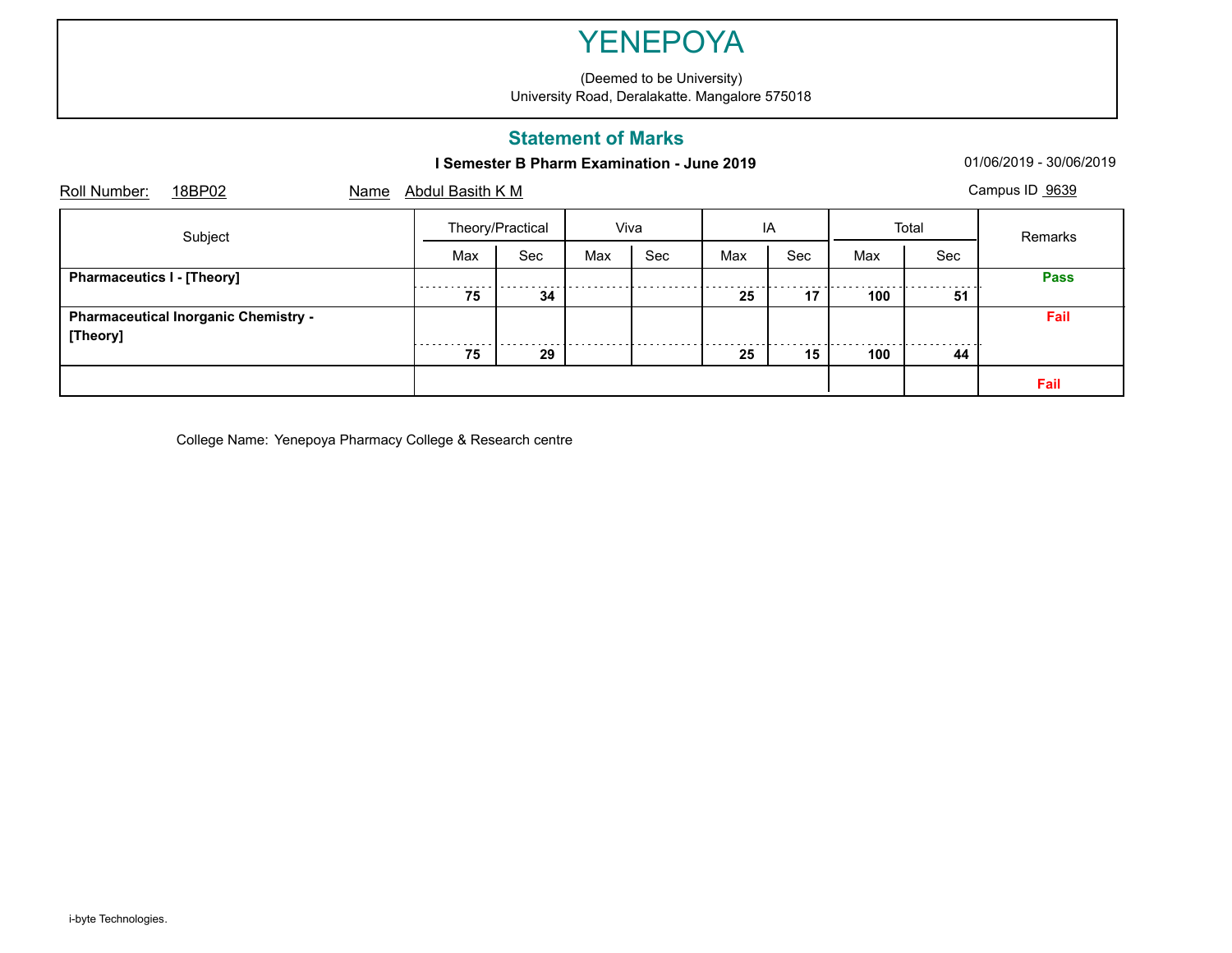(Deemed to be University) University Road, Deralakatte. Mangalore 575018

### **Statement of Marks**

## **I Semester B Pharm Examination - June 2019** 01/06/2019 - 30/06/2019

| Roll Number: | 18BP10                                      | Name | <u>Aminath Rashida N M</u> |                  |     |      |     |     |     |       | Campus ID 9645 |
|--------------|---------------------------------------------|------|----------------------------|------------------|-----|------|-----|-----|-----|-------|----------------|
| Subject      |                                             |      |                            | Theory/Practical |     | Viva |     | ΙA  |     | Total | Remarks        |
|              |                                             |      | Max                        | Sec              | Max | Sec  | Max | Sec | Max | Sec   |                |
| [Theory]     | <b>Pharmaceutical Inorganic Chemistry -</b> |      |                            |                  |     |      |     |     |     |       | <b>Pass</b>    |
|              |                                             |      | 75                         | 37               |     |      | 25  | 13  | 100 | 50    |                |
|              |                                             |      |                            |                  |     |      |     |     |     |       | <b>Pass</b>    |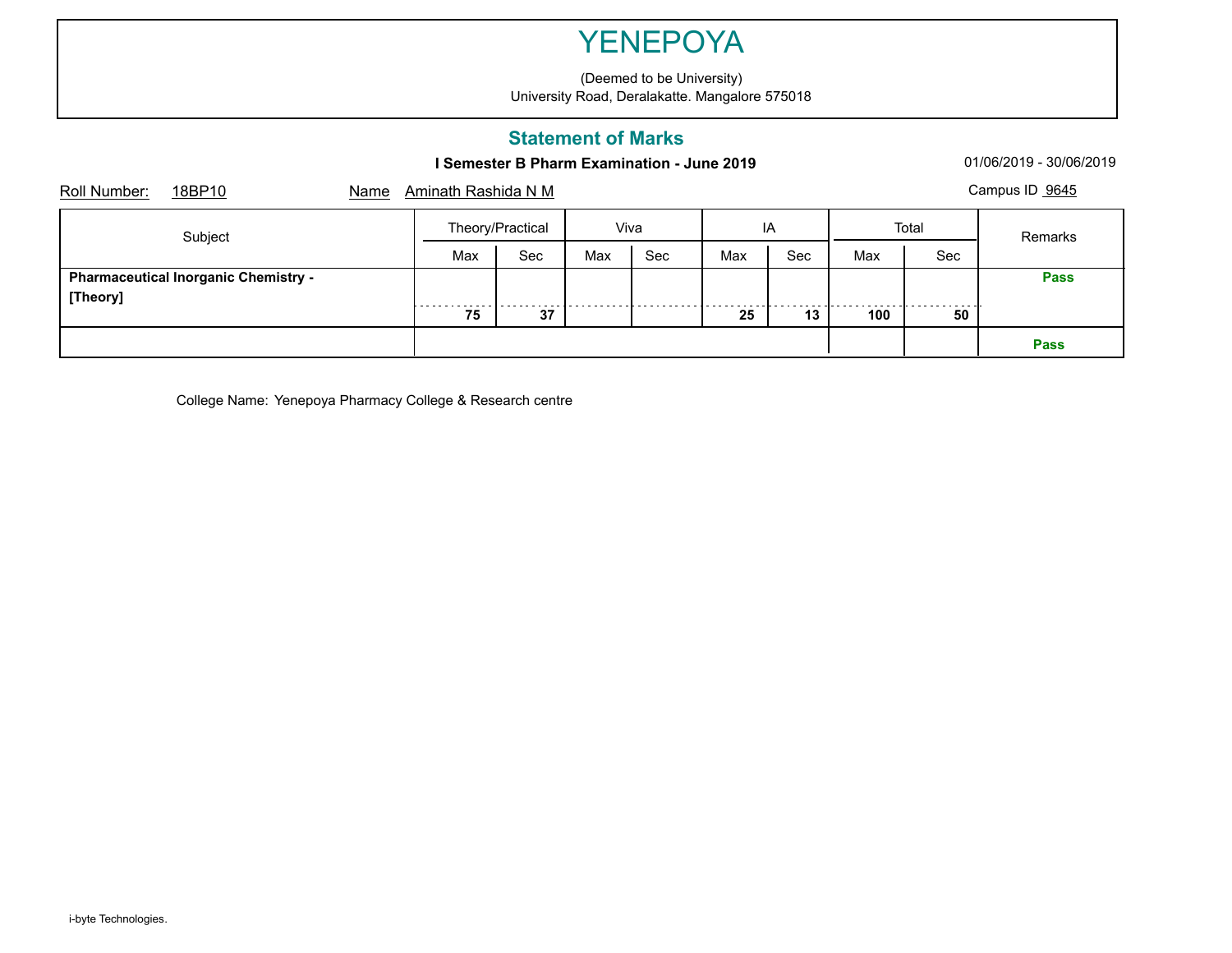(Deemed to be University) University Road, Deralakatte. Mangalore 575018

## **Statement of Marks**

## **I Semester B Pharm Examination - June 2019** 01/06/2019 - 30/06/2019

| Roll Number: | 18BP21                                      | Name | Campus ID 9618<br><b>Ayshath Murshida</b> |     |      |     |     |     |       |     |             |  |
|--------------|---------------------------------------------|------|-------------------------------------------|-----|------|-----|-----|-----|-------|-----|-------------|--|
|              | Subject                                     |      | Theory/Practical                          |     | Viva |     | IA  |     | Total |     | Remarks     |  |
|              |                                             |      | Max                                       | Sec | Max  | Sec | Max | Sec | Max   | Sec |             |  |
| [Theory]     | <b>Pharmaceutical Inorganic Chemistry -</b> |      |                                           |     |      |     |     |     |       |     | <b>Pass</b> |  |
|              |                                             |      | 75                                        | 33  |      |     | 25  | 17  | 100   | 50  |             |  |
|              |                                             |      |                                           |     |      |     |     |     |       |     | <b>Pass</b> |  |